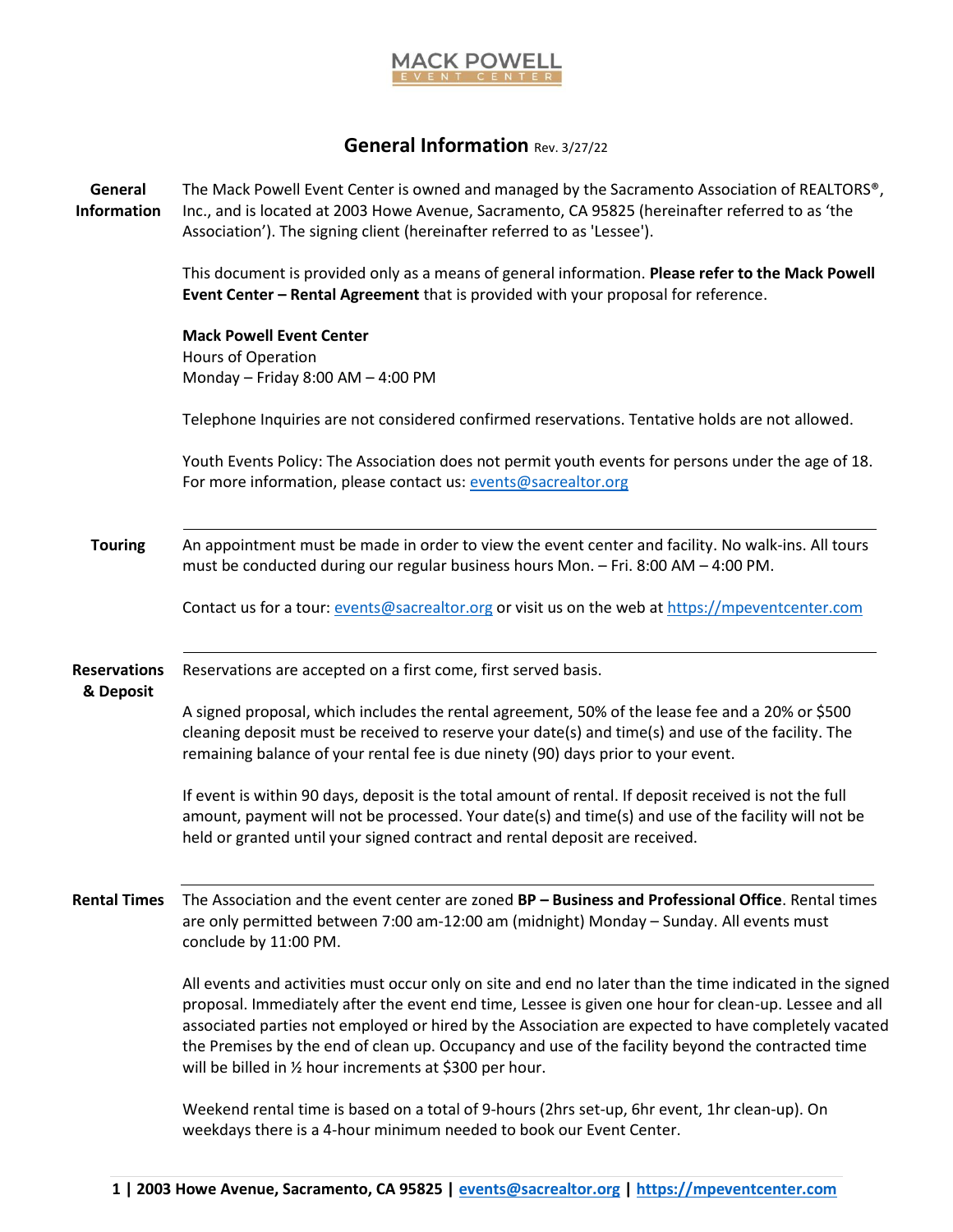## **MACK POWELL**

Additional time, if needed or requested, is subject to additional fees. It is understood that your event may be shorter than 6 or 4 hours.

There is a 2-hour minimum needed to book our smaller rooms (Executive Boardroom, Presidents Room and Training Room). Lessee is allowed use of our ADR Center rooms (if available) at no additional cost.

**Clean-up** Occupancy and use of the facility beyond the contracted time will be billed in ½ hour increments at \$300 per hour.

> Lessee is required to check-in and check-out with the Association Staff, complete a walk-through, and sign walk-through form. **Failure to check-in and check-out with staff may result in forfeiture of Lessee's Event Deposit.**

A representative of the Association will be on site during the entire event and will be checking periodically with the responsible parties to ensure everything is running smoothly.

**Security** Security is required for all events outside of regular business hours or events serving any type of alcohol. Uniformed security will be hired by the Association. One guard is required per 100 guests. The Association will coordinate and book security for your event. Outside security companies are not allowed.

**Alcohol & Permits** The Association's role regarding the use of alcohol on the premises is limited to the signing of Daily License. Lessee is responsible for any and all permits that are deemed necessary for the event. The Association will not advise or educate Lessee regarding state and local law, policy, or regulation.

> The Association reserves the right to cancel the entire agreement and ask the entire party to leave if (1) a minor is consuming alcohol; (2) an adult is providing alcohol to a minor; or (3) one or more guests appears intoxicated and refuse to leave the Premises upon request. The Association may exert its rights under this clause either with or without the assistance of law enforcement. All alcohol must be consumed in the Mack Powell Even Center. No alcohol is permitted anywhere outside of the building. Only commercially produced beverages labeled for retail sale may be consumed.

Lessee is responsible for any of their guests that bring alcohol onto the premises without obtaining the proper insurance/permit requirements. Events may immediately be cancelled if alcohol is consumed without meeting the permit, insurance, and security requirements.

**Insurance** Insurance is required. Evidence of Liability insurance must be provided to the Association no less the 15 days prior to event, covering the Lessee and the Association in the amount of \$1,000,000 per occurrence and \$2,000,000 aggregate. Certificate of insurance must include an endorsement naming SAR®, as an additional insured for the day.

> Caterers and vendors must provide a copy of their Certificate of Insurance to the Mack Powell Event Center naming the Association as an additional insured for the day, within 30 days of event date.

Please refer to **10. Insurance** of the **Mack Powell Event Center – Rental Agreement.**